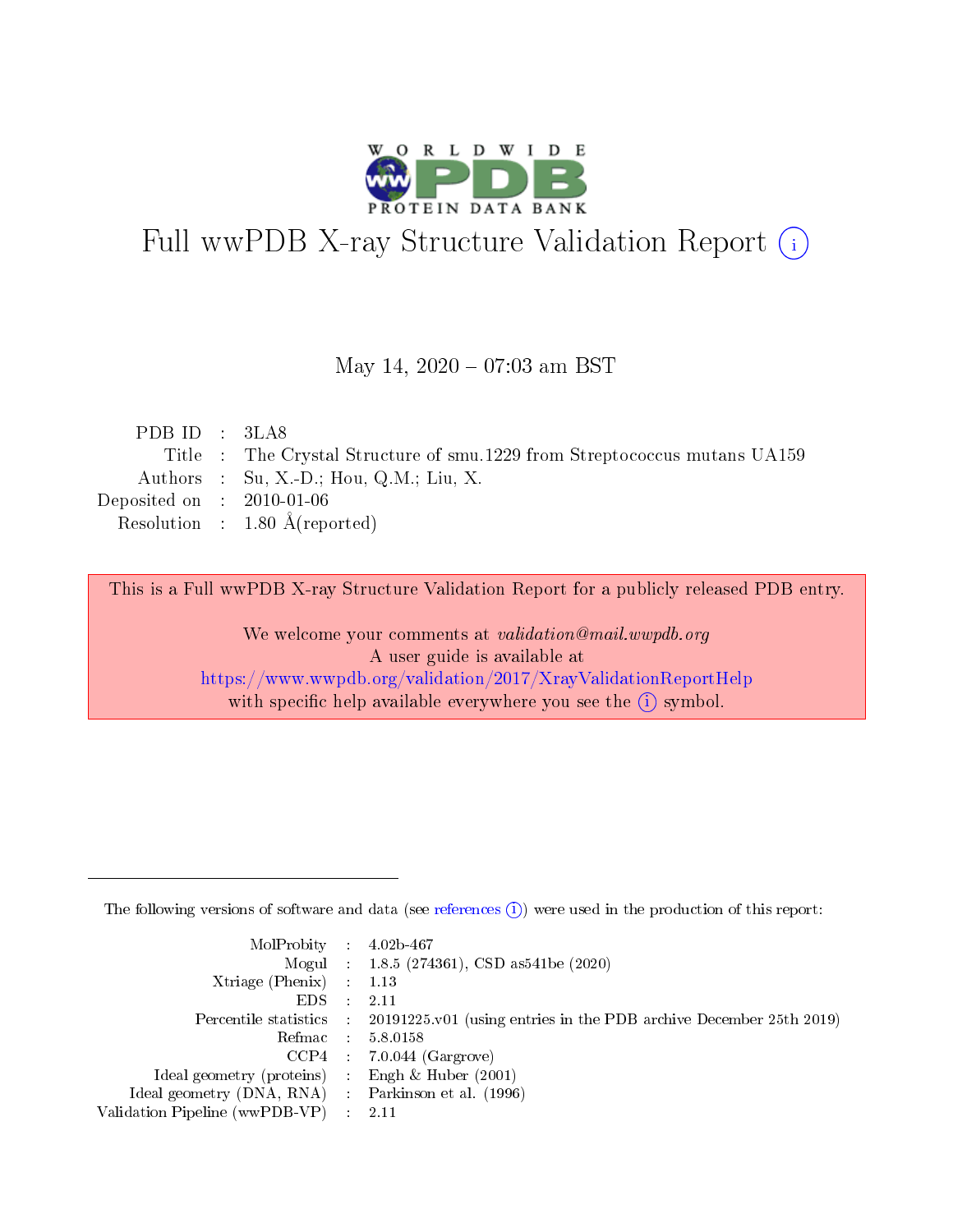# 1 [O](https://www.wwpdb.org/validation/2017/XrayValidationReportHelp#overall_quality)verall quality at a glance  $(i)$

The following experimental techniques were used to determine the structure: X-RAY DIFFRACTION

The reported resolution of this entry is 1.80 Å.

Percentile scores (ranging between 0-100) for global validation metrics of the entry are shown in the following graphic. The table shows the number of entries on which the scores are based.



| Metric                | Whole archive<br>$(\#\mathrm{Entries})$ | Similar resolution<br>$(\#\text{Entries},\,\text{resolution}\,\,\text{range}(\textup{\AA}))$ |
|-----------------------|-----------------------------------------|----------------------------------------------------------------------------------------------|
| $R_{free}$            | 130704                                  | $5950(1.80-1.80)$                                                                            |
| Clashscore            | 141614                                  | $6793(1.80-1.80)$                                                                            |
| Ramachandran outliers | 138981                                  | 6697 $(1.80-1.80)$                                                                           |
| Sidechain outliers    | 138945                                  | 6696 (1.80-1.80)                                                                             |
| RSRZ outliers         | 127900                                  | $5850(1.80-1.80)$                                                                            |

The table below summarises the geometric issues observed across the polymeric chains and their fit to the electron density. The red, orange, yellow and green segments on the lower bar indicate the fraction of residues that contain outliers for  $>=3, 2, 1$  and 0 types of geometric quality criteria respectively. A grey segment represents the fraction of residues that are not modelled. The numeric value for each fraction is indicated below the corresponding segment, with a dot representing fractions  $\epsilon=5\%$  The upper red bar (where present) indicates the fraction of residues that have poor fit to the electron density. The numeric value is given above the bar.

| Mol           | $\gamma$ hain | Length | Quality of chain |    |  |     |  |
|---------------|---------------|--------|------------------|----|--|-----|--|
|               |               |        | 5%               |    |  |     |  |
| <u>. на п</u> | . .           | 303    | 71%              | 9% |  | 18% |  |

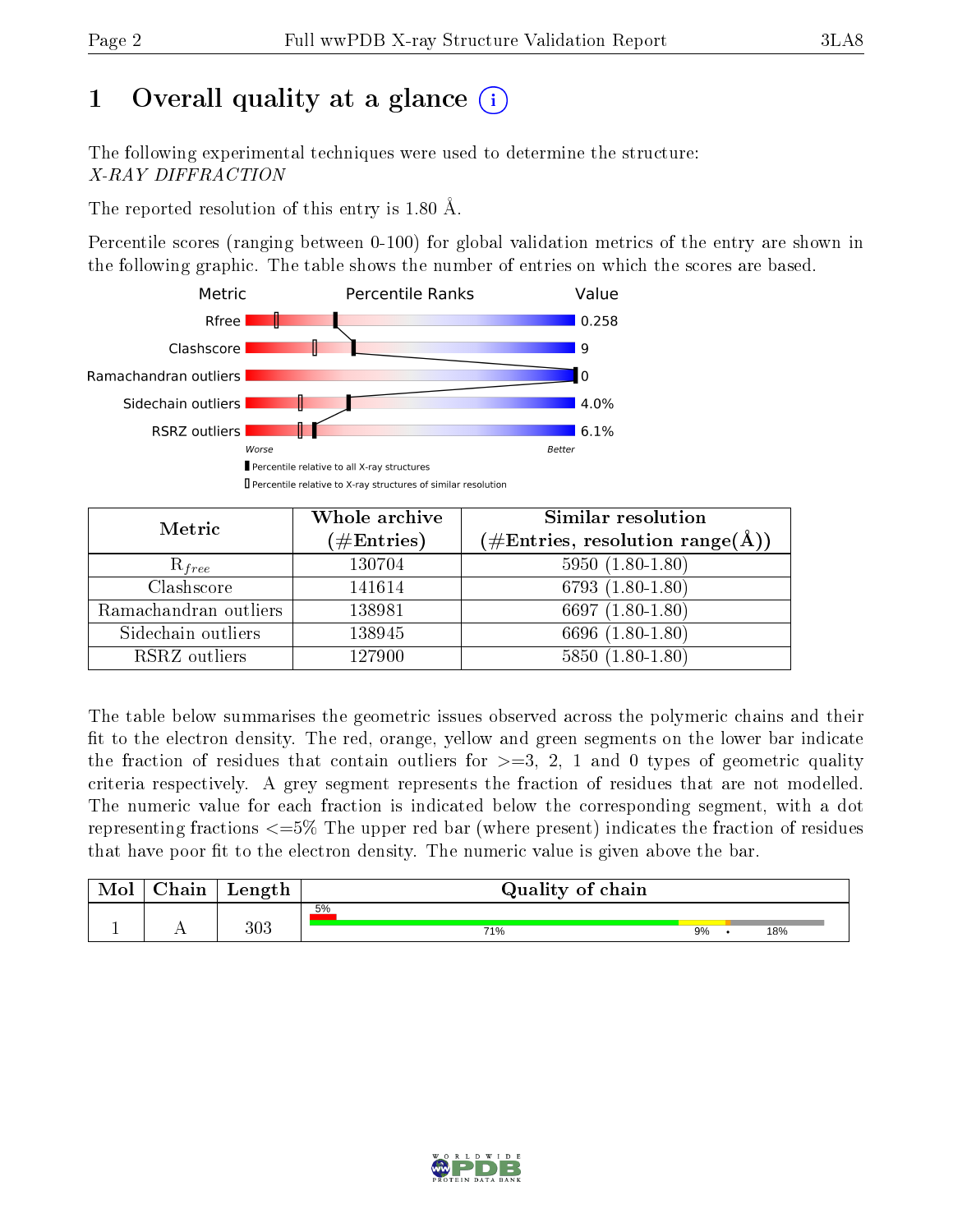# 2 Entry composition (i)

There are 3 unique types of molecules in this entry. The entry contains 1936 atoms, of which 0 are hydrogens and 0 are deuteriums.

In the tables below, the ZeroOcc column contains the number of atoms modelled with zero occupancy, the AltConf column contains the number of residues with at least one atom in alternate conformation and the Trace column contains the number of residues modelled with at most 2 atoms.

Molecule 1 is a protein called Putative purine nucleoside phosphorylase.

| Mol | ${\rm Chain}$ | Residues | Atoms                  |     |     |     | $\rm ZeroOcc \mid AltConf \mid Trace$ |  |  |
|-----|---------------|----------|------------------------|-----|-----|-----|---------------------------------------|--|--|
|     |               | 247      | $\text{Total}$<br>1803 | 168 | 295 | 333 |                                       |  |  |

| Chain              | Residue      | Modelled                | Actual                   | Comment               | Reference                       |
|--------------------|--------------|-------------------------|--------------------------|-----------------------|---------------------------------|
| $\bf{A}$           | $-33$        | MET                     | ÷,                       | <b>EXPRESSION TAG</b> | UNP Q8DTU4                      |
| $\bf{A}$           | $-32$        | <b>GLY</b>              |                          | <b>EXPRESSION TAG</b> | UNP Q8DTU4                      |
| $\bf{A}$           | $-31$        | <b>SER</b>              | ÷,                       | <b>EXPRESSION TAG</b> | UNP Q8DTU4                      |
| $\bf{A}$           | $-30$        | <b>SER</b>              | $\equiv$                 | <b>EXPRESSION TAG</b> | <b>UNP</b><br>$\textsf{Q8DTU4}$ |
| $\overline{\rm A}$ | $-29$        | <b>HIS</b>              |                          | <b>EXPRESSION TAG</b> | UNP Q8DTU4                      |
| $\bf{A}$           | $-28$        | <b>HIS</b>              | ÷,                       | <b>EXPRESSION TAG</b> | UNP Q8DTU4                      |
| $\overline{A}$     | $-27$        | $\overline{HIS}$        | $\blacksquare$           | <b>EXPRESSION TAG</b> | <b>UNP</b><br>$\textsf{Q8DTU4}$ |
| $\overline{A}$     | $-26$        | $\overline{HIS}$        |                          | <b>EXPRESSION TAG</b> | UNP Q8DTU4                      |
| $\overline{A}$     | $-25$        | <b>HIS</b>              | L,                       | <b>EXPRESSION TAG</b> | UNP Q8DTU4                      |
| $\overline{A}$     | $-24$        | $\overline{HIS}$        | ÷,                       | <b>EXPRESSION TAG</b> | UNP Q8DTU4                      |
| $\bf{A}$           | $-23$        | <b>SER</b>              |                          | <b>EXPRESSION TAG</b> | UNP Q8DTU4                      |
| $\overline{A}$     | $-22$        | SER                     | $\overline{\phantom{0}}$ | <b>EXPRESSION TAG</b> | UNP Q8DTU4                      |
| $\bf{A}$           | $-21$        | <b>GLY</b>              | $\overline{\phantom{0}}$ | <b>EXPRESSION TAG</b> | UNP Q8DTU4                      |
| $\mathbf A$        | $-20$        | <b>LEU</b>              |                          | <b>EXPRESSION TAG</b> | UNP Q8DTU4                      |
| $\overline{A}$     | $-19$        | <b>VAL</b>              | $\overline{\phantom{0}}$ | <b>EXPRESSION TAG</b> | UNP Q8DTU4                      |
| $\bf{A}$           | $-18$        | PRO                     | ÷                        | <b>EXPRESSION TAG</b> | UNP Q8DTU4                      |
| $\overline{A}$     | $-17$        | $\overline{\text{ARG}}$ |                          | <b>EXPRESSION TAG</b> | UNP Q8DTU4                      |
| $\bf{A}$           | $-16$        | <b>GLY</b>              | $\blacksquare$           | EXPRESSION TAG        | UNP Q8DTU4                      |
| $\bf{A}$           | $\mbox{-}15$ | <b>SER</b>              | $\blacksquare$           | <b>EXPRESSION TAG</b> | UNP Q8DTU4                      |
| $\boldsymbol{A}$   | $-14$        | <b>HIS</b>              |                          | <b>EXPRESSION TAG</b> | UNP Q8DTU4                      |
| $\bf{A}$           | $-13$        | MET                     | ÷,                       | <b>EXPRESSION TAG</b> | UNP Q8DTU4                      |
| $\overline{A}$     | $-12$        | <b>ALA</b>              | ÷                        | <b>EXPRESSION TAG</b> | UNP Q8DTU4                      |
| $\bf{A}$           | $-11$        | SER                     |                          | <b>EXPRESSION TAG</b> | UNP Q8DTU4                      |
| $\overline{A}$     | $-10$        | <b>MET</b>              | $\equiv$                 | <b>EXPRESSION TAG</b> | UNP Q8DTU4                      |
| $\bf{A}$           | $-9$         | <b>THR</b>              | ÷,                       | <b>EXPRESSION TAG</b> | UNP Q8DTU4                      |
| $\bf{A}$           | $-\sqrt{8}$  | <b>GLY</b>              |                          | <b>EXPRESSION TAG</b> | UNP Q8DTU4                      |
| $\overline{A}$     | $-7$         | $\overline{\text{GLY}}$ | $\blacksquare$           | <b>EXPRESSION TAG</b> | UNP Q8DTU4                      |

There are 34 discrepancies between the modelled and reference sequences:

Continued on next page...

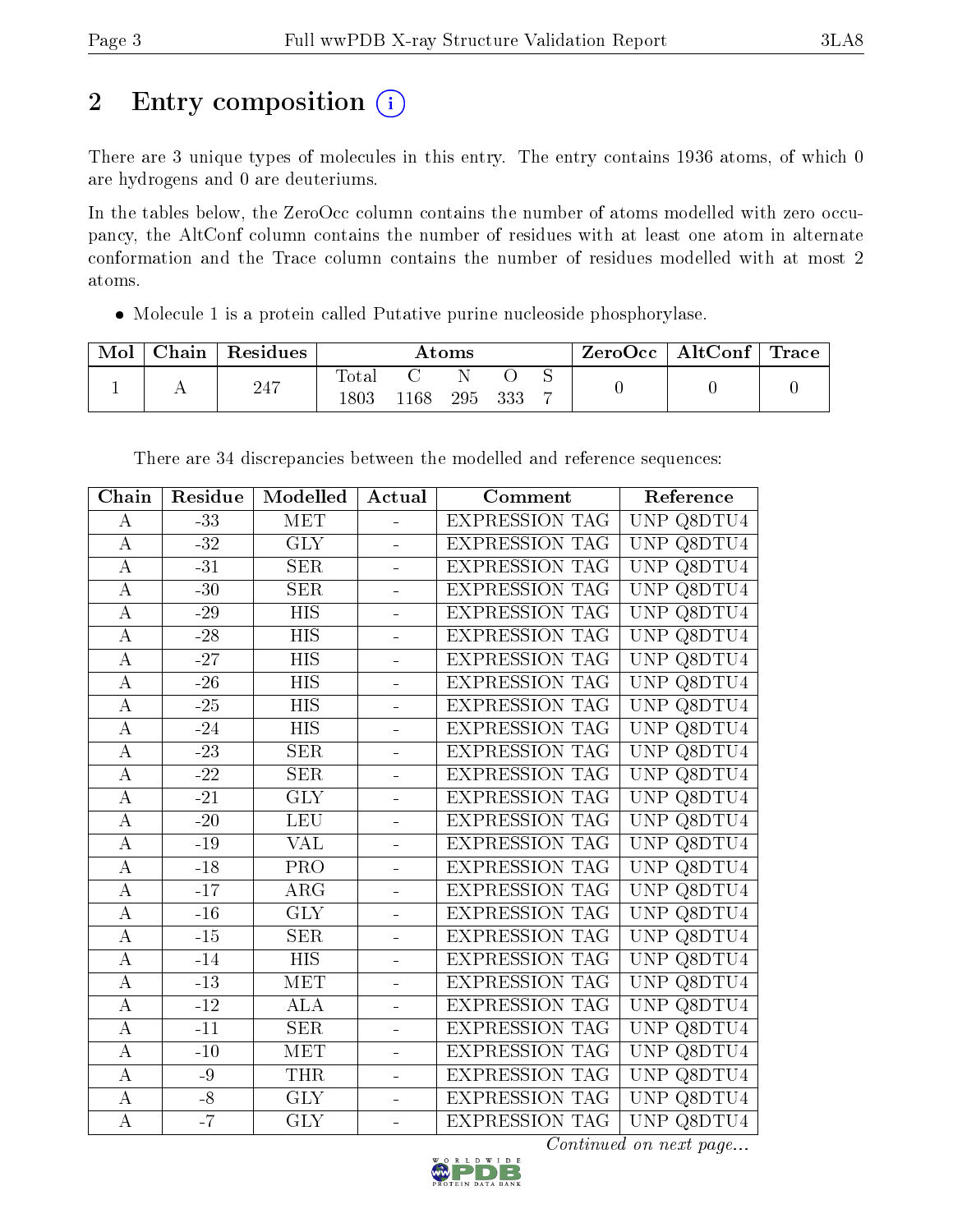|--|--|

| Chain |      | $\mid$ Residue $\mid$ Modelled $\mid$ | Actual | Comment                     | Reference  |
|-------|------|---------------------------------------|--------|-----------------------------|------------|
| А     | -6   | <b>GLN</b>                            |        | EXPRESSION TAG   UNP Q8DTU4 |            |
| А     | $-5$ | <b>GLN</b>                            |        | EXPRESSION TAG   UNP Q8DTU4 |            |
| А     |      | <b>MET</b>                            |        | EXPRESSION TAG   UNP Q8DTU4 |            |
| А     | $-3$ | <b>GLY</b>                            |        | EXPRESSION TAG   UNP Q8DTU4 |            |
|       | $-2$ | $\rm{ARG}$                            |        | EXPRESSION TAG   UNP Q8DTU4 |            |
|       | $-1$ | <b>GLY</b>                            |        | EXPRESSION TAG   UNP Q8DTU4 |            |
|       |      | <b>SER</b>                            |        | <b>EXPRESSION TAG</b>       | UNP Q8DTU4 |

Continued from previous page...

 $\bullet$  Molecule 2 is SULFATE ION (three-letter code: SO4) (formula:  $\mathrm{O}_4\mathrm{S}) .$ 



| Mol | $\mid$ Chain $\mid$ Residues | Atoms |  |  | $ZeroOcc \mid AltConf$ |  |
|-----|------------------------------|-------|--|--|------------------------|--|
|     |                              | Total |  |  |                        |  |

• Molecule 3 is water.

|  | $Mol$   Chain   Residues | Atoms                | ZeroOcc   AltConf |  |
|--|--------------------------|----------------------|-------------------|--|
|  | $128\,$                  | Total<br>128<br>1 28 |                   |  |

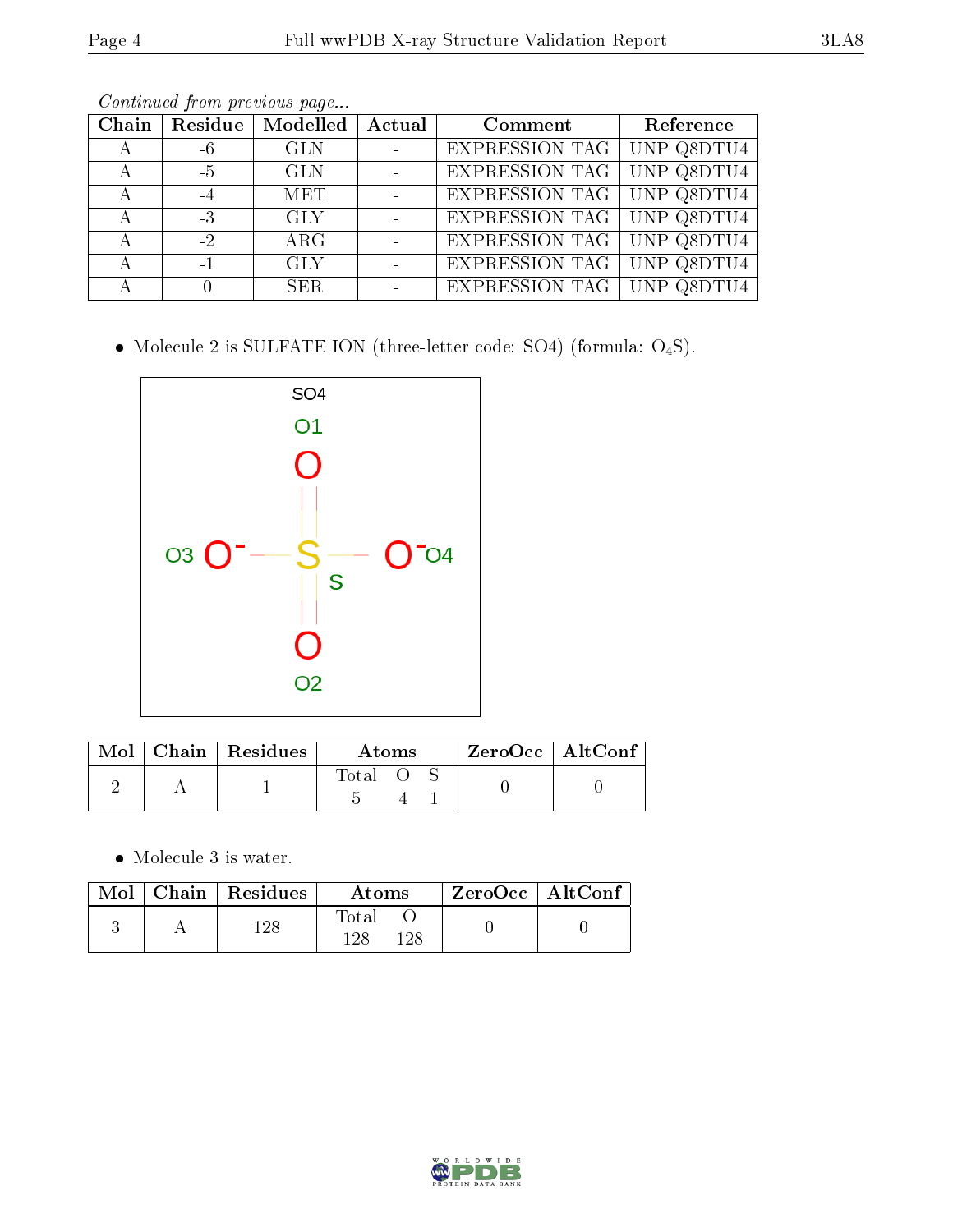# 3 Residue-property plots  $(i)$

These plots are drawn for all protein, RNA and DNA chains in the entry. The first graphic for a chain summarises the proportions of the various outlier classes displayed in the second graphic. The second graphic shows the sequence view annotated by issues in geometry and electron density. Residues are color-coded according to the number of geometric quality criteria for which they contain at least one outlier: green  $= 0$ , yellow  $= 1$ , orange  $= 2$  and red  $= 3$  or more. A red dot above a residue indicates a poor fit to the electron density (RSRZ  $> 2$ ). Stretches of 2 or more consecutive residues without any outlier are shown as a green connector. Residues present in the sample, but not in the model, are shown in grey.

• Molecule 1: Putative purine nucleoside phosphorylase



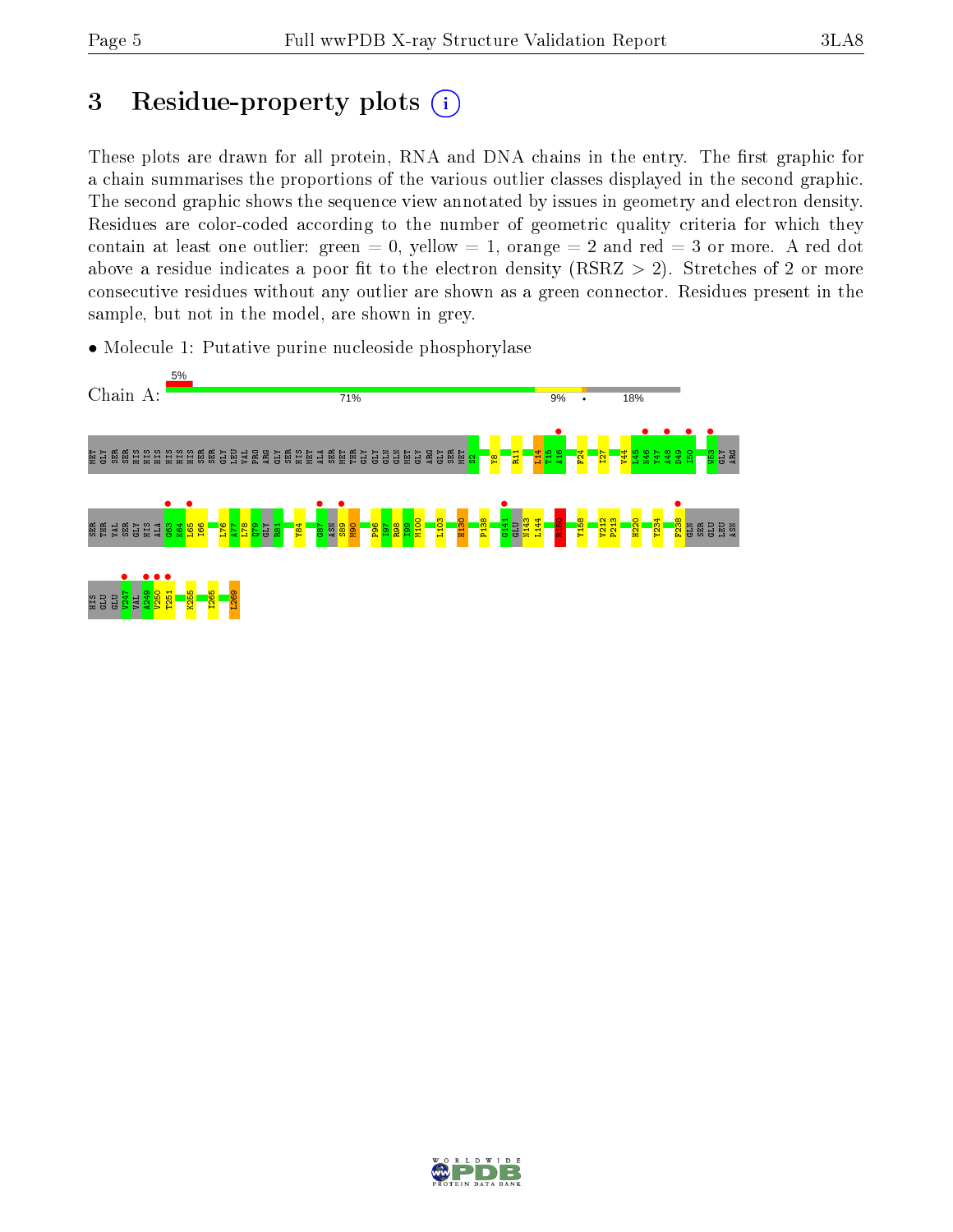# 4 Data and refinement statistics  $(i)$

| Property                                                             | Value                                                         | Source     |
|----------------------------------------------------------------------|---------------------------------------------------------------|------------|
| Space group                                                          | $H_3$                                                         | Depositor  |
| Cell constants                                                       | $113.00\text{\AA}$<br>$113.00\text{\AA}$<br>$60.10\text{\AA}$ |            |
| a, b, c, $\alpha$ , $\beta$ , $\gamma$                               | $90.00^\circ$<br>$90.00^\circ$<br>$120.00^\circ$              | Depositor  |
| Resolution $(A)$                                                     | 18.83<br>$-1.80$                                              | Depositor  |
|                                                                      | 18.83<br>1.80<br>$\equiv$                                     | <b>EDS</b> |
| % Data completeness                                                  | 84.1 (18.83-1.80)                                             | Depositor  |
| (in resolution range)                                                | 84.1 (18.83-1.80)                                             | <b>EDS</b> |
| $R_{merge}$                                                          | (Not available)                                               | Depositor  |
| $\mathrm{R}_{sym}$                                                   | (Not available)                                               | Depositor  |
| $\sqrt{I/\sigma(I)} > 1$                                             | $9.27$ (at 1.80Å)                                             | Xtriage    |
| Refinement program                                                   | <b>REFMAC 5.2.0019</b>                                        | Depositor  |
| $R, R_{free}$                                                        | $\overline{0.206}$ ,<br>0.245                                 | Depositor  |
|                                                                      | 0.220<br>0.258                                                | DCC        |
| $\mathcal{R}_{free}$ test set                                        | 1114 reflections $(5.00\%)$                                   | wwPDB-VP   |
| Wilson B-factor $(A^2)$                                              | 26.4                                                          | Xtriage    |
| Anisotropy                                                           | 0.040                                                         | Xtriage    |
| Bulk solvent $k_{sol}(e/\mathring{A}^3)$ , $B_{sol}(\mathring{A}^2)$ | $0.37$ , $53.1$                                               | <b>EDS</b> |
| L-test for twinning <sup>2</sup>                                     | $< L >$ = 0.49, $< L2$ = 0.33                                 | Xtriage    |
| Estimated twinning fraction                                          | $0.022$ for h,-h-k,-l                                         | Xtriage    |
| $F_o, F_c$ correlation                                               | 0.94                                                          | <b>EDS</b> |
| Total number of atoms                                                | 1936                                                          | wwPDB-VP   |
| Average B, all atoms $(A^2)$                                         | 30.0                                                          | wwPDB-VP   |

Xtriage's analysis on translational NCS is as follows: The largest off-origin peak in the Patterson function is  $4.46\%$  of the height of the origin peak. No significant pseudotranslation is detected.

<sup>&</sup>lt;sup>2</sup>Theoretical values of  $\langle |L| \rangle$ ,  $\langle L^2 \rangle$  for acentric reflections are 0.5, 0.333 respectively for untwinned datasets, and 0.375, 0.2 for perfectly twinned datasets.



<span id="page-5-1"></span><span id="page-5-0"></span><sup>1</sup> Intensities estimated from amplitudes.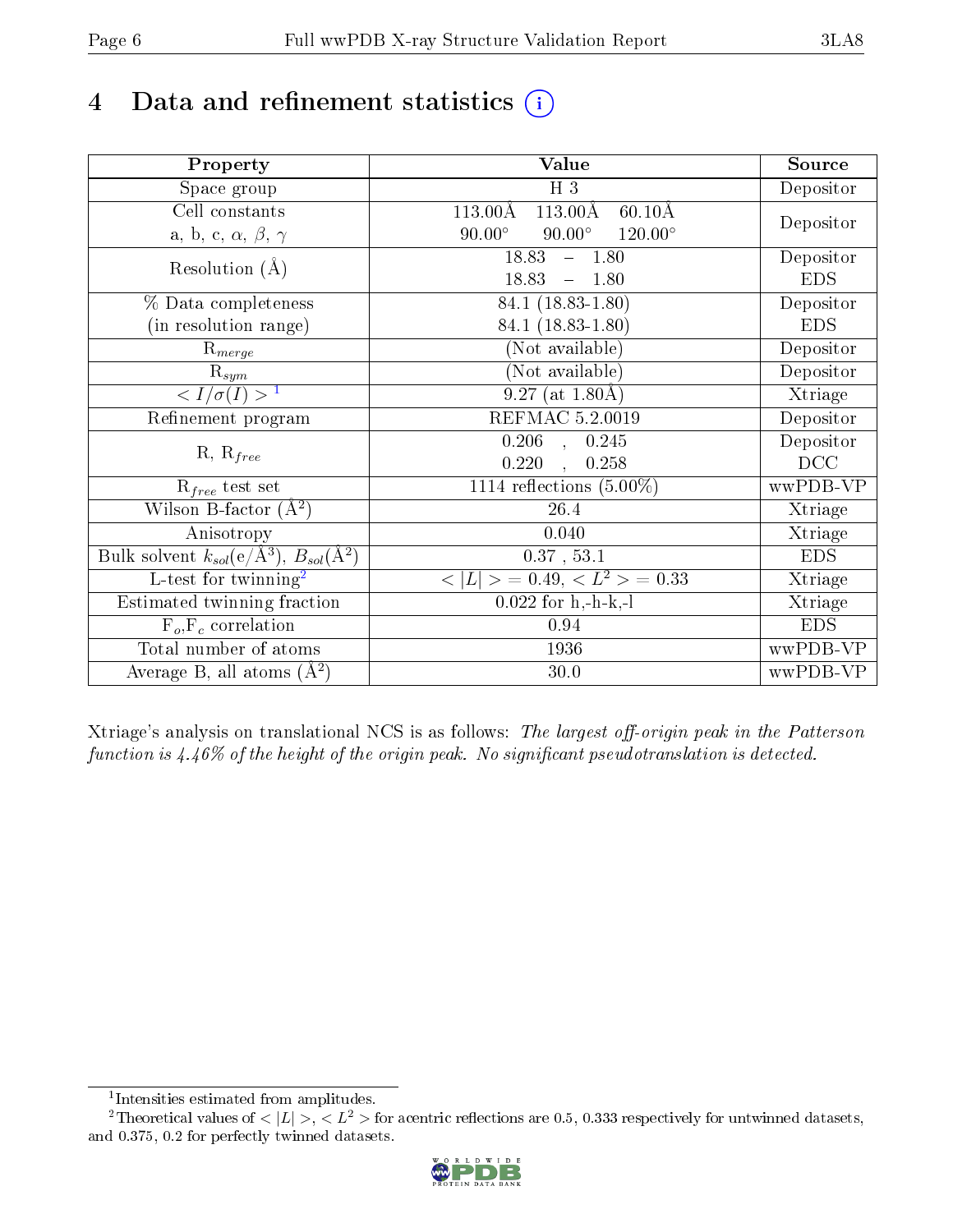# 5 Model quality  $(i)$

### 5.1 Standard geometry  $(i)$

Bond lengths and bond angles in the following residue types are not validated in this section: SO4

The Z score for a bond length (or angle) is the number of standard deviations the observed value is removed from the expected value. A bond length (or angle) with  $|Z| > 5$  is considered an outlier worth inspection. RMSZ is the root-mean-square of all Z scores of the bond lengths (or angles).

| Mol | Chain |      | Bond lengths                                | Bond angles |                    |  |
|-----|-------|------|---------------------------------------------|-------------|--------------------|--|
|     |       |      | RMSZ $\mid \#Z \mid >5$   RMSZ <sup>1</sup> |             | $\# Z  > 5$        |  |
|     |       | 0.79 | 0/1831                                      |             | $2/2478$ $(0.1\%)$ |  |

There are no bond length outliers.

All (2) bond angle outliers are listed below:

| $\bf{Mol}$ | $\vert$ Chain $\vert$ Res $\vert$ Type |     |              | Atoms                             |        | Observed( $^{\circ}$ )   Ideal( $^{\circ}$ ) |        |
|------------|----------------------------------------|-----|--------------|-----------------------------------|--------|----------------------------------------------|--------|
|            |                                        | 150 | $\rm{ARG}^-$ | $NE{\text -}CZ{\text -}NH2$ -6.08 |        | 117 26                                       | 120.30 |
|            |                                        | 150 | ARG-         | NE-CZ-NH1                         | - 6.08 | 123.34                                       | 120.30 |

There are no chirality outliers.

There are no planarity outliers.

### 5.2 Too-close contacts  $(i)$

In the following table, the Non-H and H(model) columns list the number of non-hydrogen atoms and hydrogen atoms in the chain respectively. The H(added) column lists the number of hydrogen atoms added and optimized by MolProbity. The Clashes column lists the number of clashes within the asymmetric unit, whereas Symm-Clashes lists symmetry related clashes.

| Mol |      |     | Chain   Non-H   H(model)   H(added)   Clashes   Symm-Clashes |
|-----|------|-----|--------------------------------------------------------------|
|     | 1803 | 769 |                                                              |
|     |      |     |                                                              |
|     |      |     |                                                              |
|     | 1936 | 769 |                                                              |

The all-atom clashscore is defined as the number of clashes found per 1000 atoms (including hydrogen atoms). The all-atom clashscore for this structure is 9.

All (31) close contacts within the same asymmetric unit are listed below, sorted by their clash

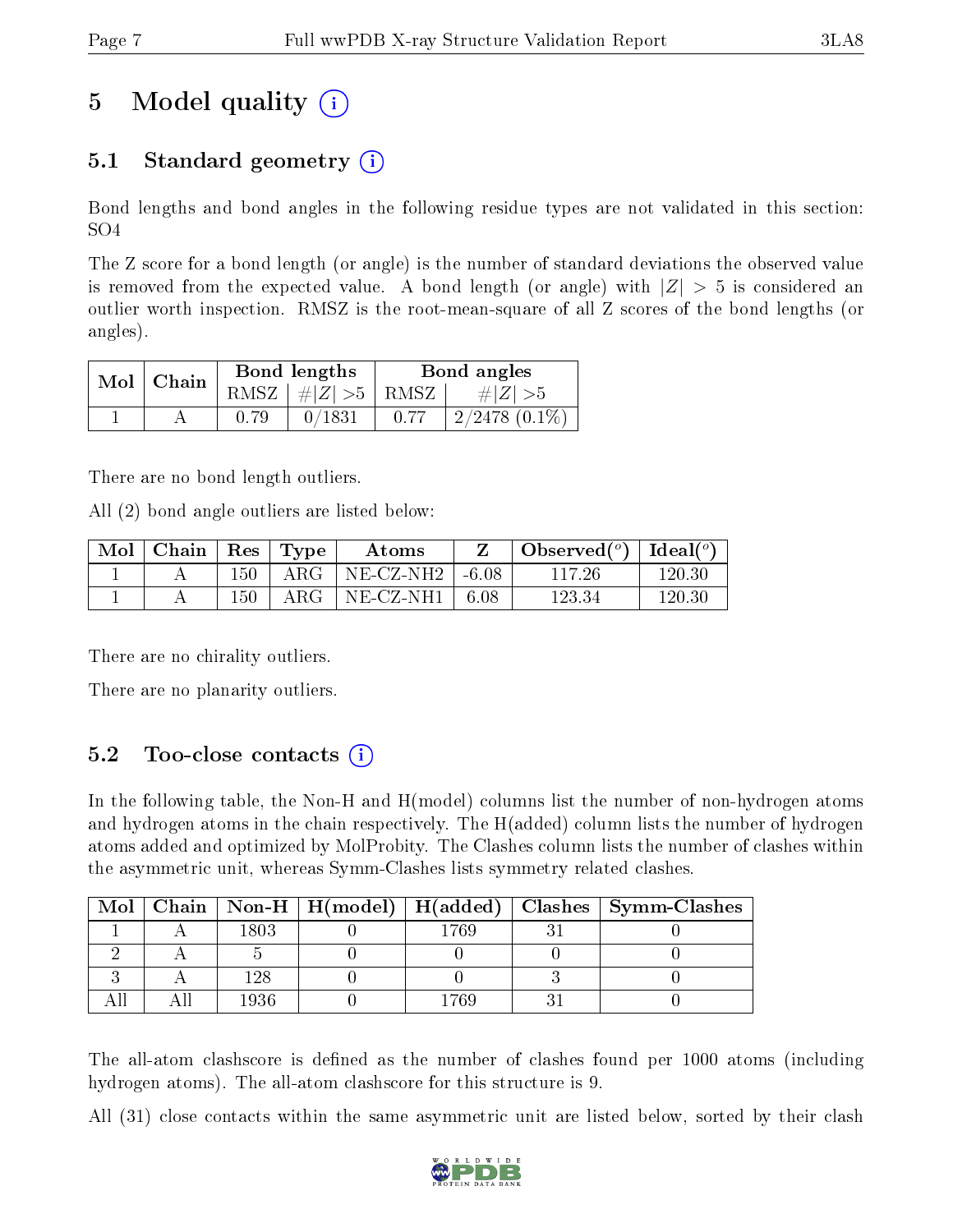magnitude.

| Atom-1              | Atom-2               | Interatomic       | Clash         |
|---------------------|----------------------|-------------------|---------------|
|                     |                      | distance $(A)$    | overlap $(A)$ |
| 1:A:98:ARG:HH12     | 1:A:220:HIS:HD2      | 1.22              | 0.86          |
| 1: A:27: ILE: HG12  | 1:A:78:LEU:HD12      | 1.72              | 0.70          |
| 1: A:65:LEU:HD13    | 1:A:78:LEU:HD23      | 1.78              | 0.64          |
| 1:A:44:VAL:HG22     | 1:A:66:ILE:HD12      | 1.80              | 0.63          |
| 1: A:90:MET:HG2     | 1: A: 138: PRO:CA    | 2.30              | 0.61          |
| 1: A:90:MET:HG2     | 1:A:138:PRO:HB3      | 1.81              | 0.61          |
| 1: A:90:MET:HG2     | 1:A:138:PRO:HA       | 1.83              | 0.60          |
| 1:A:98:ARG:HH12     | 1:A:220:HIS:CD2      | $\overline{2.13}$ | 0.58          |
| 1: A:90:MET:CG      | 1:A:138:PRO:HB3      | 2.33              | 0.58          |
| 1: A: 130: HIS: HD2 | 1: A: 158: TYR: OH   | 1.88              | 0.57          |
| 1:A:150:ARG:O       | 1: A:150:ARG:HD2     | 2.05              | 0.56          |
| 1:A:96:PRO:O        | 1:A:100:MET:HG3      | 2.06              | $0.56\,$      |
| 1: A:90:MET:CE      | 1: A:90:MET:HA       | 2.36              | 0.55          |
| 1: A:265: ILE:HG22  | 1: A:269:LEU:HG      | 1.90              | 0.54          |
| 1: A:90:MET:HG2     | 1:A:138:PRO:CB       | $\overline{2.38}$ | 0.54          |
| 1:A:143:ASN:N       | 3:A:382:HOH:O        | 2.41              | 0.53          |
| 1: A:251:THR:O      | 1:A:255:LYS:HD3      | 2.12              | 0.50          |
| 1:A:24:PHE:CZ       | 1: A:269:LEU:HB3     | 2.47              | 0.49          |
| 1: A:89: SER: N     | 3:A:357:HOH:O        | 2.45              | 0.49          |
| 1: A:14:LEU:HD23    | 1: A: 103: LEU: HD11 | 1.97              | 0.47          |
| 1: A:65:LEU:HD11    | 1: A:76:LEU:HD11     | 1.95              | 0.47          |
| 1: A:8:TYR:CD1      | 1:A:11:ARG:NH1       | $\overline{2.83}$ | 0.45          |
| 1:A:8:TYR:HDI       | 1: A:11: ARG:NH1     | 2.14              | 0.45          |
| 1: A:90:MET:HE2     | 1: A:90:MET:HA       | 2.00              | 0.44          |
| 1: A:65:LEU:HD11    | 1: A:76: LEU:CD1     | 2.47              | 0.43          |
| 1:A:84:TYR:HB2      | 1: A:90:MET:HE1      | 2.01              | 0.43          |
| 1:A:143:ASN:CA      | 3:A:382:HOH:O        | 2.66              | 0.43          |
| 1: A:65:LEU:HD13    | 1:A:78:LEU:CD2       | 2.45              | 0.43          |
| 1:A:150:ARG:HA      | 1: A:150:ARG:HD3     | 1.55              | 0.42          |
| 1: A:234:TYR:HB3    | $1: A:238:$ PHE:HB2  | 2.02              | 0.41          |
| 1:A:212:VAL:N       | 1:A:213:PRO:CD       | 2.83              | 0.40          |

There are no symmetry-related clashes.

### 5.3 Torsion angles (i)

#### 5.3.1 Protein backbone (i)

In the following table, the Percentiles column shows the percent Ramachandran outliers of the chain as a percentile score with respect to all X-ray entries followed by that with respect to entries

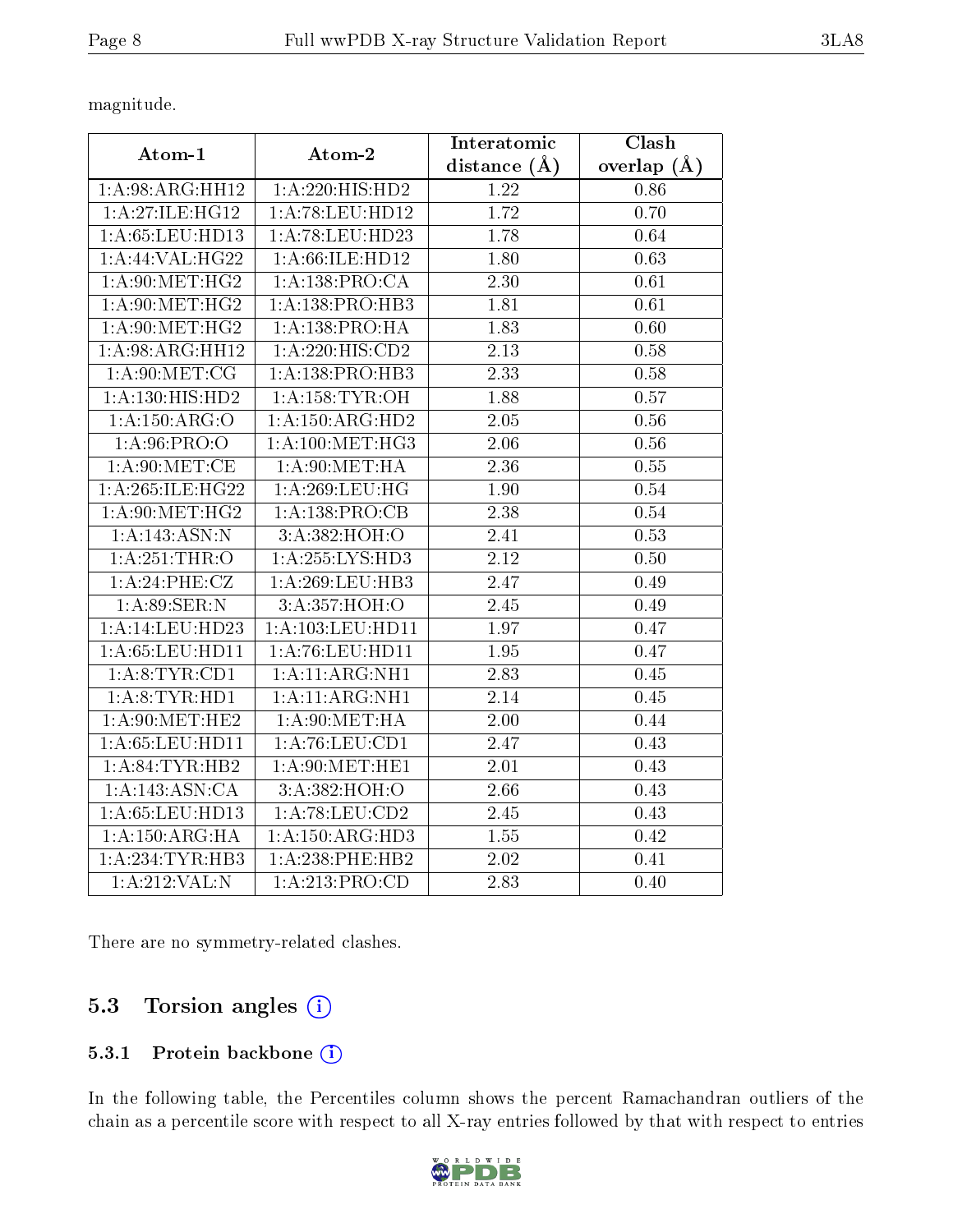of similar resolution.

The Analysed column shows the number of residues for which the backbone conformation was analysed, and the total number of residues.

| Mol   Chain | Analysed                                |  | Favoured   Allowed   Outliers   Percentiles                  |
|-------------|-----------------------------------------|--|--------------------------------------------------------------|
|             | $234/303$ (77\%)   227 (97\%)   7 (3\%) |  | $\begin{array}{ c c c c c }\n\hline\n100 & 100\n\end{array}$ |

There are no Ramachandran outliers to report.

#### 5.3.2 Protein sidechains  $(i)$

In the following table, the Percentiles column shows the percent sidechain outliers of the chain as a percentile score with respect to all X-ray entries followed by that with respect to entries of similar resolution.

The Analysed column shows the number of residues for which the sidechain conformation was analysed, and the total number of residues.

| Mol   Chain | Analysed     | $\perp$ Rotameric   Outliers   Percentiles |           |                                                                  |  |
|-------------|--------------|--------------------------------------------|-----------|------------------------------------------------------------------|--|
|             | 173/237(73%) | 166 $(96\%)$                               | $-7(4\%)$ | $\begin{array}{ c c c c c } \hline 31 & 16 \\\hline \end{array}$ |  |

All (7) residues with a non-rotameric sidechain are listed below:

| Mol | Chain        | Res | <b>Type</b> |
|-----|--------------|-----|-------------|
|     |              | 14  | <b>LEU</b>  |
|     | $\forall$    | 90  | MET         |
|     | $\mathsf{A}$ | 130 | <b>HIS</b>  |
|     |              | 144 | LEU         |
|     |              | 150 | ARG         |
|     |              | 250 | VAL         |
|     |              | 269 | LEU         |

Some sidechains can be flipped to improve hydrogen bonding and reduce clashes. All (3) such sidechains are listed below:

| Mol | Chain | Res | Type |
|-----|-------|-----|------|
|     |       |     | GLN  |
|     |       | 130 | - 11 |
|     |       | ソソロ |      |

#### $5.3.3$  RNA  $(i)$

There are no RNA molecules in this entry.

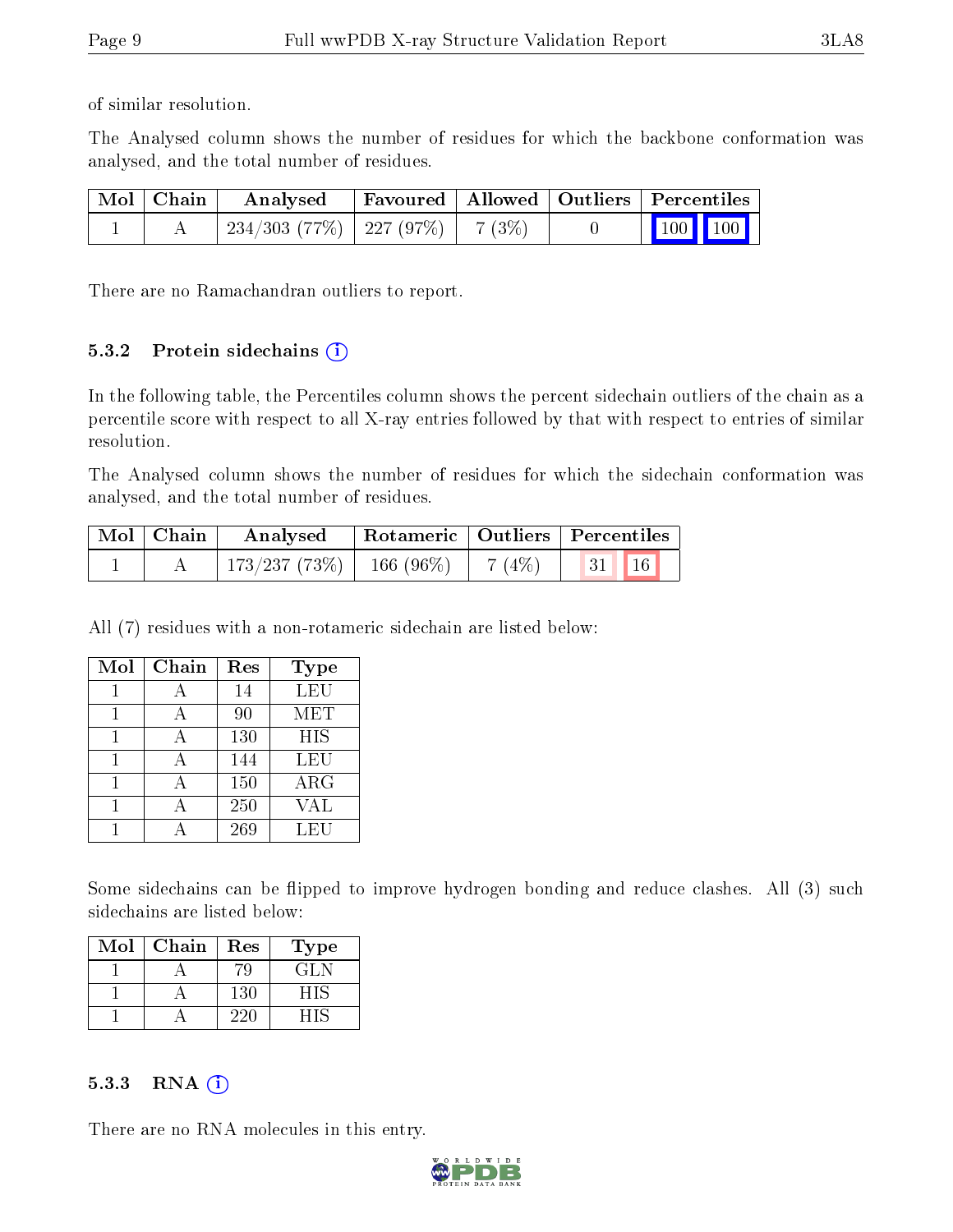#### 5.4 Non-standard residues in protein, DNA, RNA chains (i)

There are no non-standard protein/DNA/RNA residues in this entry.

#### 5.5 Carbohydrates  $(i)$

There are no carbohydrates in this entry.

#### 5.6 Ligand geometry  $(i)$

1 ligand is modelled in this entry.

In the following table, the Counts columns list the number of bonds (or angles) for which Mogul statistics could be retrieved, the number of bonds (or angles) that are observed in the model and the number of bonds (or angles) that are dened in the Chemical Component Dictionary. The Link column lists molecule types, if any, to which the group is linked. The Z score for a bond length (or angle) is the number of standard deviations the observed value is removed from the expected value. A bond length (or angle) with  $|Z| > 2$  is considered an outlier worth inspection. RMSZ is the root-mean-square of all Z scores of the bond lengths (or angles).

| Mol |                 | $Type \mid Chain \mid$ | $\perp$ Res | Link                     |                      | Bond lengths |             |        | Bond angles |               |
|-----|-----------------|------------------------|-------------|--------------------------|----------------------|--------------|-------------|--------|-------------|---------------|
|     |                 |                        |             |                          | $\sim$ ounts $\perp$ | RMSZ         | $\# Z  > 2$ | Counts | RMSZ        | $T +  Z  > 1$ |
|     | SO <sub>4</sub> |                        | 270         | $\overline{\phantom{a}}$ |                      | 0.39         |             | 6.6.6  | 0.31        |               |

There are no bond length outliers.

There are no bond angle outliers.

There are no chirality outliers.

There are no torsion outliers.

There are no ring outliers.

No monomer is involved in short contacts.

#### 5.7 [O](https://www.wwpdb.org/validation/2017/XrayValidationReportHelp#nonstandard_residues_and_ligands)ther polymers  $(i)$

There are no such residues in this entry.

#### 5.8 Polymer linkage issues  $(i)$

There are no chain breaks in this entry.

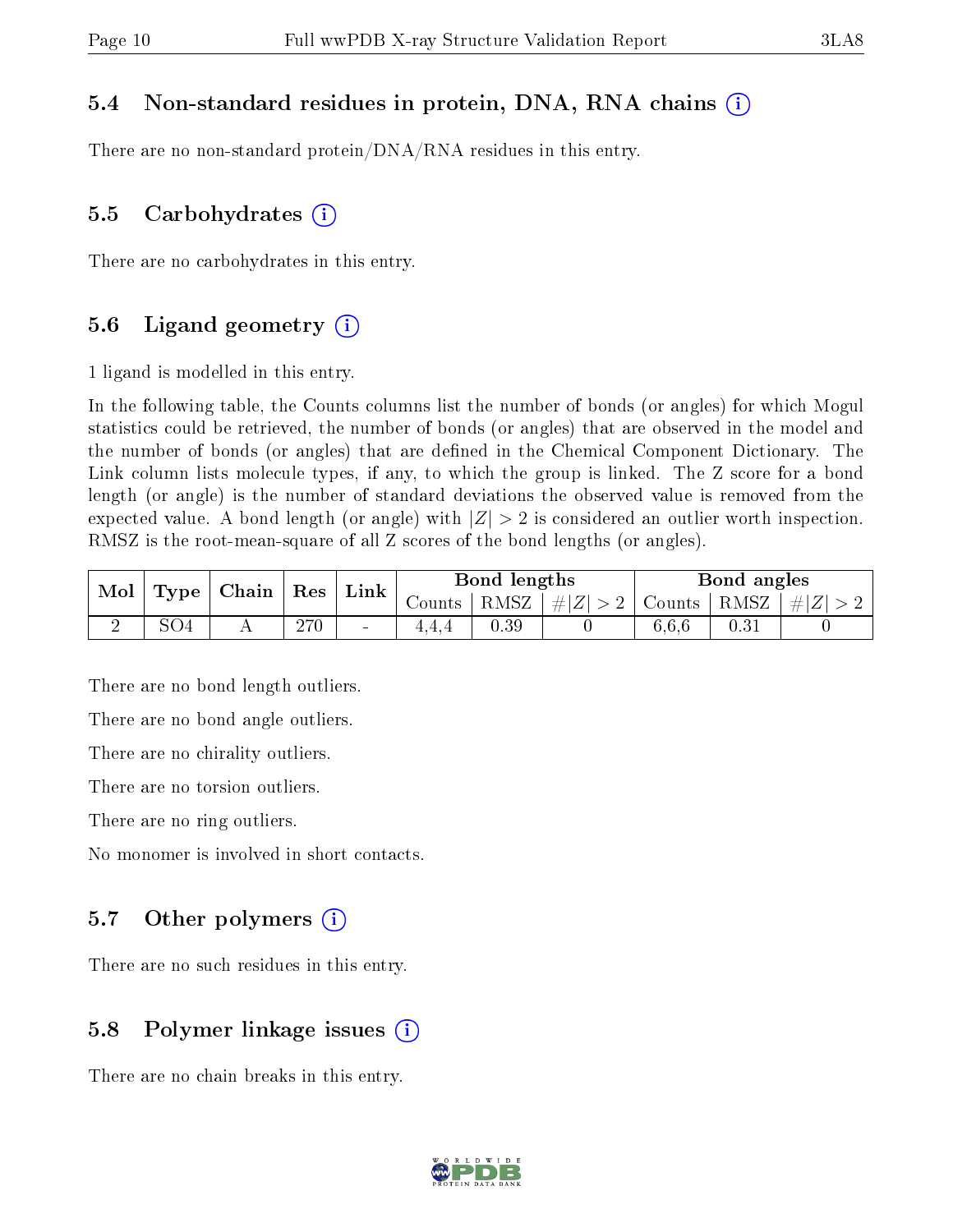### 6 Fit of model and data  $(i)$

### 6.1 Protein, DNA and RNA chains  $(i)$

In the following table, the column labelled  $#RSRZ> 2'$  contains the number (and percentage) of RSRZ outliers, followed by percent RSRZ outliers for the chain as percentile scores relative to all X-ray entries and entries of similar resolution. The OWAB column contains the minimum, median,  $95<sup>th</sup>$  percentile and maximum values of the occupancy-weighted average B-factor per residue. The column labelled ' $Q< 0.9$ ' lists the number of (and percentage) of residues with an average occupancy less than 0.9.

| $\mid$ Mol $\mid$ Chain | Analysed $ \langle \text{RSRZ}\rangle $ |      | $\#\mathrm{RSRZ}{>}2$ |  | $\mid$ OWAB(Å <sup>2</sup> ) $\mid$ Q<0.9 $\mid$ |                                              |  |
|-------------------------|-----------------------------------------|------|-----------------------|--|--------------------------------------------------|----------------------------------------------|--|
|                         | 247/303 (81%)                           | 0.14 |                       |  |                                                  | 15 (6%)   21   16   16, 28, 47, 50   12 (4%) |  |

All (15) RSRZ outliers are listed below:

| Mol            | Chain          | $\operatorname{Res}% \left( \mathcal{N}\right) \equiv\operatorname{Res}(\mathcal{N}_{0},\mathcal{N}_{0})$ | Type       | <b>RSRZ</b> |
|----------------|----------------|-----------------------------------------------------------------------------------------------------------|------------|-------------|
| $\mathbf{1}$   | А              | 247                                                                                                       | <b>VAL</b> | 7.2         |
| $\mathbf{1}$   | $\bf{A}$       | 48                                                                                                        | <b>ALA</b> | 5.9         |
| $\mathbf{1}$   | $\overline{A}$ | 250                                                                                                       | <b>VAL</b> | 5.6         |
| $\mathbf{1}$   | А              | 16                                                                                                        | ALA        | 4.2         |
| $\mathbf{1}$   | А              | 249                                                                                                       | ALA        | 4.0         |
| $\mathbf{1}$   | А              | 238                                                                                                       | PHE        | 3.5         |
| $\mathbf{1}$   | А              | 89                                                                                                        | SER.       | 3.4         |
| $\mathbf{1}$   | А              | 251                                                                                                       | THR        | 3.4         |
| $\overline{1}$ | $\overline{A}$ | 50                                                                                                        | ILE        | 3.4         |
| $\mathbf{1}$   | А              | 87                                                                                                        | <b>GLY</b> | 2.5         |
| $\overline{1}$ | $\bf{A}$       | 63                                                                                                        | GLY        | 2.5         |
| $\overline{1}$ | $\overline{A}$ | 53                                                                                                        | TRP        | 2.3         |
| $\mathbf{1}$   | А              | 46                                                                                                        | <b>ASN</b> | 2.1         |
| $\mathbf{1}$   | $\overline{A}$ | 141                                                                                                       | GLY        | 2.0         |
| $\overline{1}$ | A              | 65                                                                                                        | LEU        | 2.0         |

### 6.2 Non-standard residues in protein, DNA, RNA chains (i)

There are no non-standard protein/DNA/RNA residues in this entry.

#### 6.3 Carbohydrates  $(i)$

There are no carbohydrates in this entry.